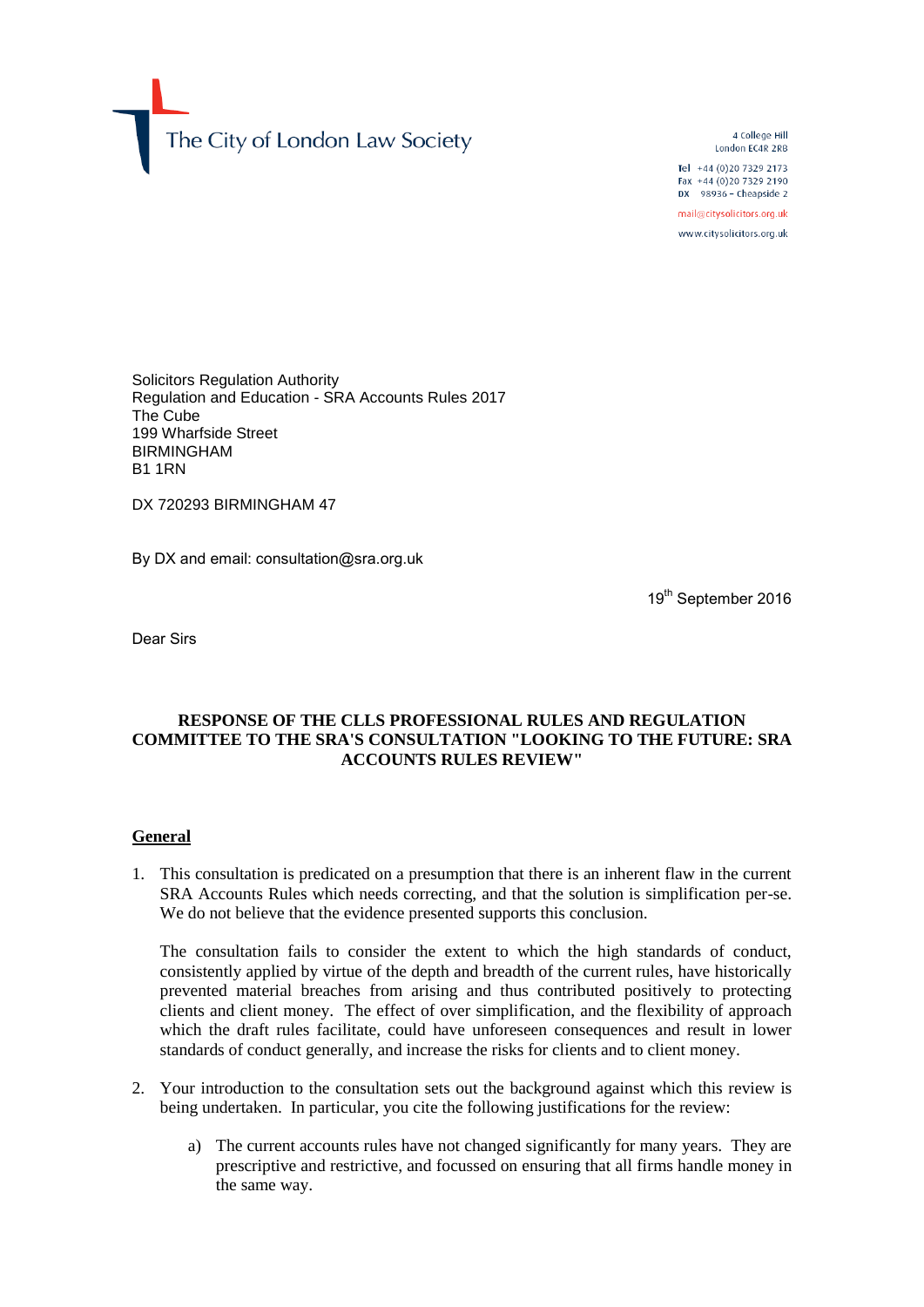- b) The length and complexity of the current Accounts Rules make it difficult for new entrants to the market to understand what is required of them as well as consumers to understand what to expect when a firm handles their money.
- c) Many firms find themselves in technical breach of the Accounts Rules in circumstances where there are no real risks to client money.

With reference to (a), this makes the presumption that prescription and restrictions on how client money can be handled, and consistency in the way different firms handle it, is inherently a bad thing. There are certainly provisions within the current Accounts Rules which are unnecessarily detailed, and thus prescriptive and restrictive for no good reason, which could be dispensed with. But overall we believe the consistency and certainty which the rules impose are a positive thing in connection with the protection of client money. Given the risk of misuse and/or loss associated with client money, you present no evidence that the current rules generally are disproportionate, inconsistent, opaque, or untargeted.

With reference to (b), much of the perceived "complexity" arises from the manner in which the rules are written and the technical terminology used, which is in parts difficult to interpret, rather than arising from its length per-se or the scope and detail of the provisions therein. We agree that a rewrite which rationalises the Rules is needed, and that certain provisions can be safely removed, but caution against discarding helpful provisions which contribute clarity and certainty for the sole purpose of achieving brevity or simplicity.

We accept that the current Accounts Rules are not easy to follow for anyone coming to them for the first time. We do not however believe that the majority of established firms or practitioners have any significant difficulty in understanding nor in applying the current Rules, and many welcome the detail contained in them (see above). We question whether the Accounts Rules have the purpose of explaining to consumers what to expect when a firm handles their money, or can be expected to properly fulfil this purpose. This need can be better met through other means, and should not be allowed to subvert the review.

With reference to (c), no evidence is presented to support your argument that the small number of qualified accountants' reports which lead to any regulatory action is evidence that the Rules are too complicated, or that they are not focussed on the risk. The concerns about the reporting of immaterial technical breaches was addressed in phase 2 of the review of the Accounts Rules, implemented in November 2015, when accountants were given more discretion to exercise judgement as to the materiality of breaches when preparing reports. It is too early to assess whether or not this has been effective in reducing the number of reports which are qualified for reason of immaterial technical breaches only.

## **Answers to Specific Consultation Questions**

## **1. Do you consider that the draft Accounts Rules (Annex 1.1) are clearer and simpler to understand and easier to comply with?**

As discussed above, we do not support the contention that the length of the Accounts Rules in itself an issue, nor do we agree that making them shorter will in itself render them clearer and simpler to understand, and thus easier to comply with. Nor do we accept the premise that the current Rules, nor the consistency of approach they promote, are unnecessarily prescriptive or restrictive, or otherwise inappropriate in connection with the handling of client money.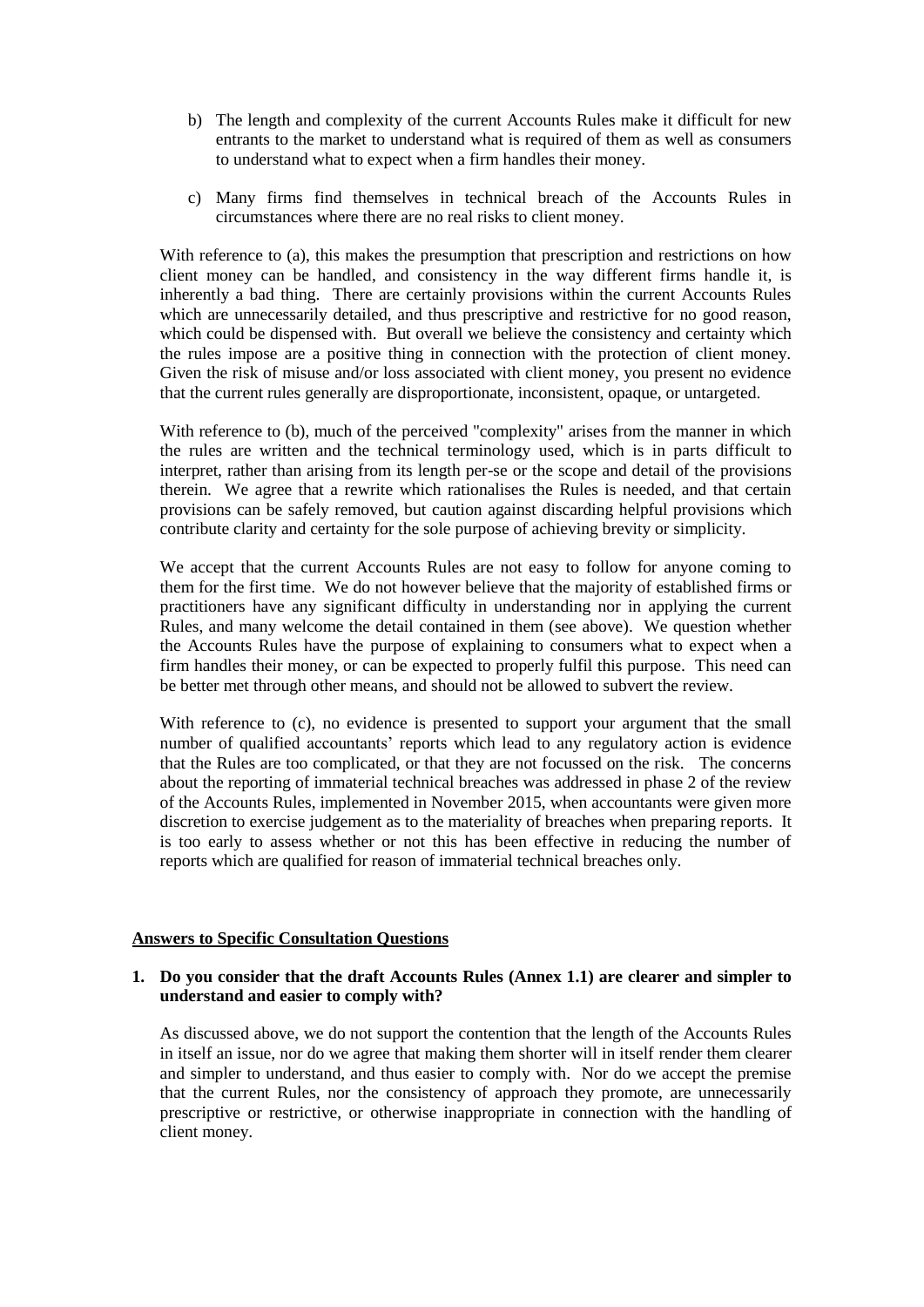We agree that the draft Accounts Rules are easier to read, but are concerned some useful provisions have been needlessly discarded and that the flexibility introduced could give rise to unforeseen ambiguities and problems in practice, as explained in this response.

# **2. Do you agree with our proposals for a change in the definition of client money? In particular do you have any comments on the draft definition of client money as set out in the draft Rule 2.1?**

a) General

The CLLS member firms all employ experienced cashiering professionals to manage compliance with the Accounts Rules. For such experts, the decision to dispense with the current detailed descriptions and the definitions of office money and office account will not be of particular concern. That said, professionals in some firms have expressed a preference for retaining the current very clear descriptions and definitions.

We are however concerned that the lack of certainty in the drafting of the new definition will challenge firms who do not employ experienced professions and, in particular, will make it more difficult for new entrants to the market to interpret and apply the new Rules, and understand what is required of them to achieve compliance.

#### b) "Payments for your fees"

We see the revision to the definition of "client money", to exclude payments on account of fees, as problematic when read in conjunction with the prohibition on mixing client and office money (draft Rule 4.1). The draft Rules allow firms to treat money held on account of fees as office money. While this may bring some of the benefits the SRA is seeking, there does not appear to be any good argument for depriving clients of the extra protection that holding the funds in client account brings, or otherwise differentiating this money from any other held on behalf of a client.

There is a clear distinction between an "agreed fee", which is by definition both fixed and payable to the solicitor irrespective of whether the transaction completes or the service is otherwise rendered, and an "on account" payment (irrespective of whether or not this fee is "fixed") which is payable to the solicitor only on completion of the transaction or delivery of the contracted service. Holding money on account of fees in client account clearly ensures that the money is properly protected and reflects current expectations of solicitors and their clients.

In paragraph 24 of the consultation, you argue that treating payments on account of fees as client money "may encourage or normalise the business practice of requiring consumers to pay in advance for services and before the costs have been calculated. The impact of this may be to increase the amount of money in client account in the first place and potential risks to consumers if that money is lost". We cannot see merit in this argument. It seems far more likely that allowing this money to be deposited in the firm's account, and thus available to fund the solicitors business, will normalise the business practice referred to and poses an obvious and direct risk to clients.

Although it may not happen frequently, CLLS member firms will on occasion seek to take security on account of costs from new clients or clients about whom there are credit concerns. The amounts held may be substantial and it is to the mutual benefit of both the client (who will not wish those sums to be sitting in an office account without any protection from the firm's creditors) and the firm (who will wish to have the security that holding money on account brings) to be able to hold that money in client account. Clients are likely to be reluctant to provide funds if the firm cannot hold the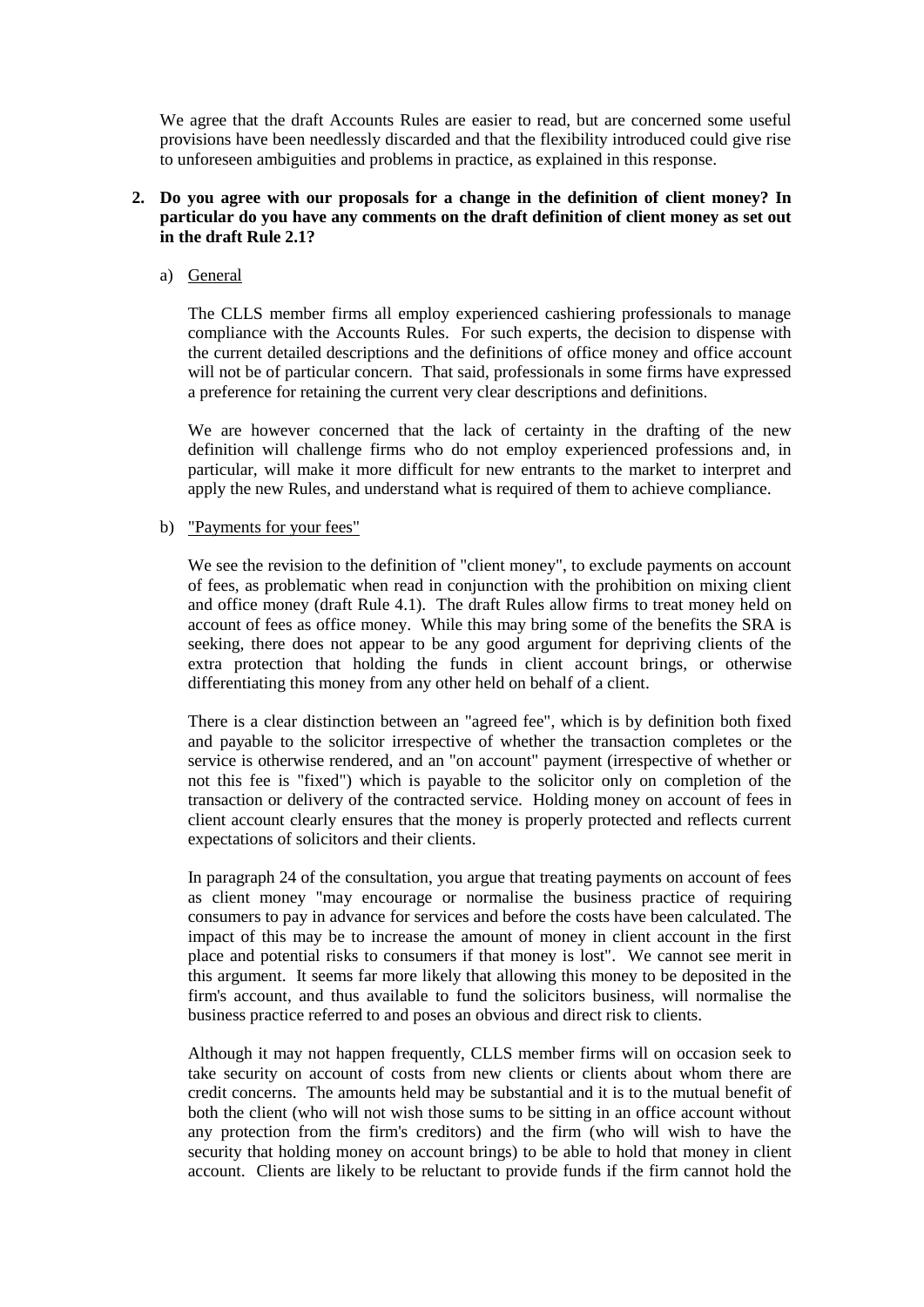money in client account and, where the firm regards this as essential in order to mitigate its own financial risks, this could lead to difficulties in those clients accessing legal services.

The revised definition of client money will also necessitate systems and process change, which has an associated cost for firms. All of the proprietary legal accounting systems are designed to handle client money as defined by the current Accounts Rules, and changes would be necessary to identify, manage and report on the new categories of office credits occasioned by the revise definition. There would also be an administrative burden in monitoring these office credits, and in ensuring that the money is moved to client account or returned to the client should the purpose for which it was received fail to crystallise. This duplicates existing processes for managing residual client account balances, of which such surplus funds currently form a part.

The consultation also fails to consider the potential tax implications of receiving payments on account into the firms office account. We are concerned that receiving these payments in advance of a supply of services would trigger a VAT tax point, and accelerate the point at which tax must be paid over to the HMRC before the services have been delivered and the income can be properly recognised.

We would therefore recommend that payments deposited on account of costs yet to be incurred should be defined as client money unless the client agrees otherwise (re draft Rule 2.2(b)). It would then be open to the firm to make it clear in their request for monies on account, or state in their standard terms and conditions (clearly communicated to the client), that monies on account would not be held in client account. It would remain open to firms to choose to offer the client the benefit that holding money on account of costs in client account brings. The protection a firm offers for money held on account should then become a matter that clients can take into account when selecting a firm, allowing firms to differentiate themselves from competitors, and increasing choice. Understanding the implications could, however, be a stretch for unsophisticated consumers.

# c) "Payments to third parties for which you are liable"

The drafting causes us concern because the underlying intention is not clear.

We can see administrative benefit for firms in being able to deposit funds for all billed disbursements into the firm's account, removing the current distinction between those disbursements which the firm has already paid and those which are still outstanding. Assuming this is the intention, we suggest that the first paragraph of draft Rule 2.1 should be amended to read "relating to legal services delivered by you to a client excluding payments to third parties in respect of expenses or professional disbursements which the firm has billed to the client".

If the SRA is intentionally drawing a hard line between unpaid professional disbursements for which the Firm is liable and those for which the client is liable, such a distinction would be impossible to operate in practice. When engaging third parties on behalf of clients, it is common practice for firms to expressly exclude liability and this approach would therefore introduce a requirement for the accounts function to assess in each case, at the point of receipt of funds, the extent to which it is the firm or the client that is legally "liable" to the third party. If this is the change the SRA intends to effect, we do not support it.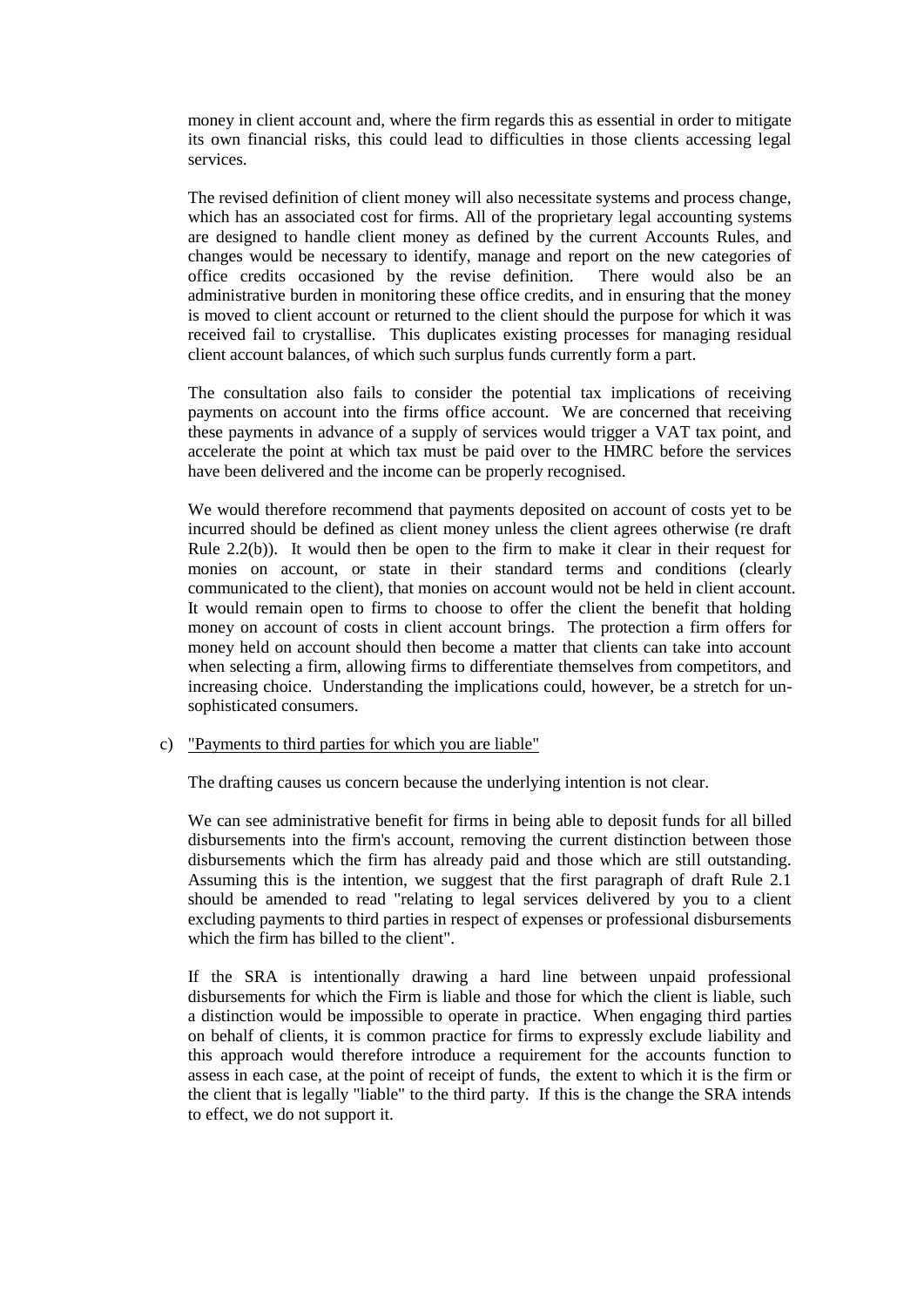**3. Do you have any views on the use of credit cards to pay for legal services? If you are a firm, do you accept credit card payments? If not, why not? If you are a consumer, do you use a credit card to pay for legal services? If not, why not?** 

We have no views on the use of credit cards to pay for legal services.

# **4. Do you consider it appropriate that only client money (as defined in draft Rule 2.1) should be held in a client account?**

We share your view that the principle in the current Accounts Rules that only client money can be held in client account, subject to some very limited exceptions, should continue.

Subject to our comments re payments on account and disbursements in response to consultation question 2, we believe that the definition of "client money" in draft rule 2.1 is appropriate. In particular, we consider that defining client money by reference to "legal services delivered by you" here, and in draft rule 3.3, has removed the ambiguity found in rule 14.5 of the current Accounts Rules regarding what may or may not constitute the provision of a banking facility.

We are nevertheless concerned that no express allowance is made for situations whereby office money is inadvertently deposited in client account, which would give rise to a new category of technical breaches in circumstances where there is no real risk to client money. Rule 17 of the current Accounts Rules contains provisions which allow office money to be deposited in client account providing it is transferred out within 14 days. To avoid these technical breaches occurring, a similar provision is needed in the draft Accounts Rules which allows office money to be deposited in client account subject to it being transferred out "promptly".

What amounts to "promptly", in this context and otherwise where this term is used the draft Accounts Rules, should be for the firm itself to decide having regard to the SRA Principles and Outcome 7.2 of the SRA Code of Conduct (or equivalent provision in any revised Code).

# **5. Do you agree with our proposal that mixed monies can be paid into client or business account as long as the funds are then allocated promptly to the correct account? In particular do you have any** *(comments on)* **the new draft Rule 4.2 (see Annex 1.1)?**

We would welcome a relaxation which allows, exceptionally, for client money to be paid into office account without it automatically giving rise to a breach.

In principle, we would also support the proposal that mixed receipts can be paid into either of client or office account at the discretion of the firm involved. We nevertheless recognise that this approach exposes clients to a new risk which they do not face under the current Rules. On balance we believe that mixed payments should properly be paid into client account, as now, subject to an alternative arrangement being agreed with the client or third party for whom the money is held, as set out in draft rule 2.2(b).

# **6. Having regard to our proposed definition of client money, do you agree that we can safely dispense with the specific Accounts Rules relating to payments from the Legal Aid Agency (LAA)?**

LAA funding is not a material consideration for the CLLS member firms. We have no view on whether or not the specific Accounts Rules related to payments from the LAA can be safely dispensed with.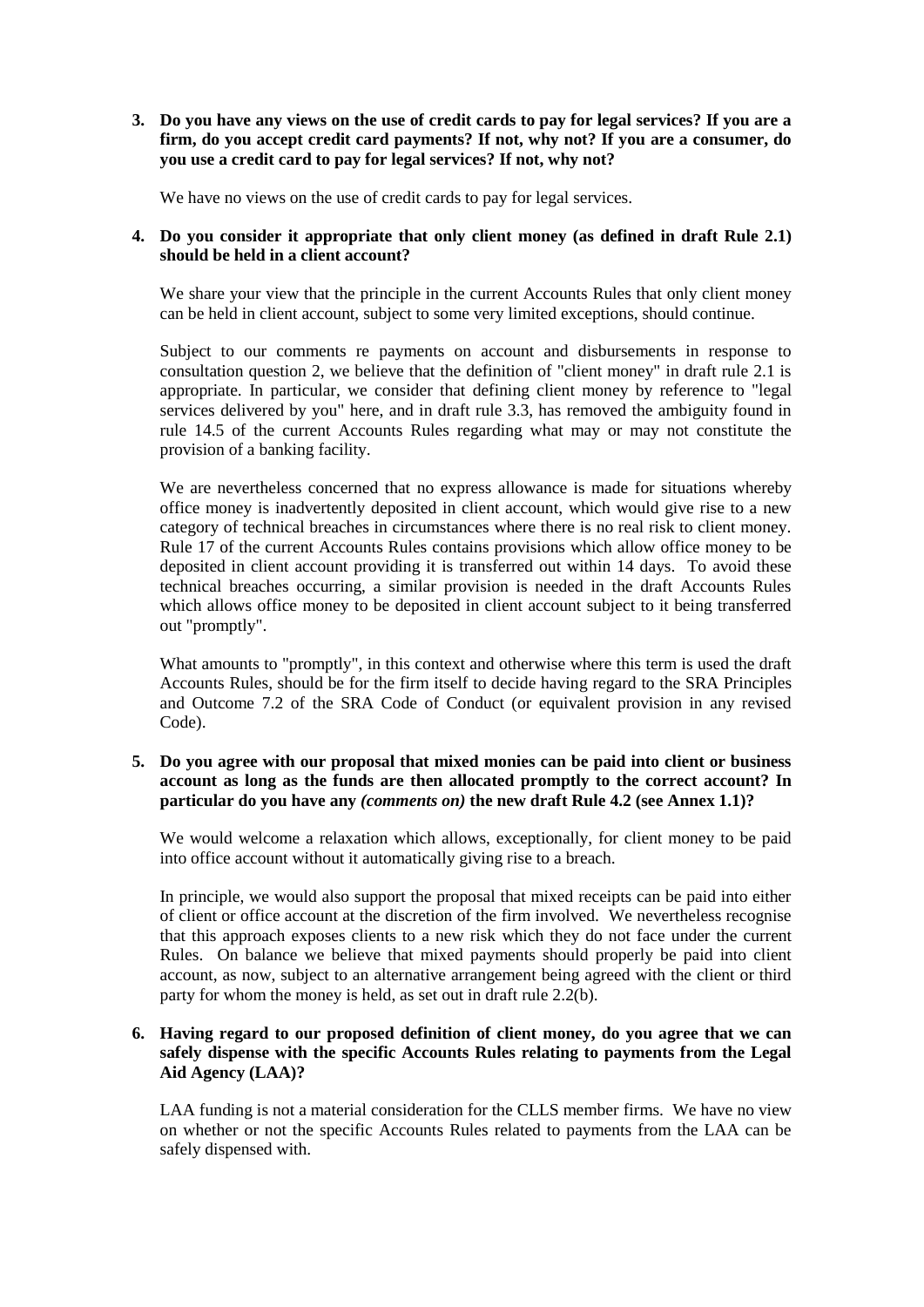### **7. Do you agree with our approach to allowing TPMAs as an alternative to holding money in a client account?**

Our position on the use of TMPAs is unchanged from that set out our response to the consultation entitled "SRA's Regulatory Reform Programme", dated 9 June 2015. We have no objection in principle to the use of TMPAs. Our member firms are nevertheless firmly in favour of retaining client accounts as the primary means of managing client money.

We note that the definition of TMPA requires that the account is held with an FCA regulated institution. This approach addresses concerns we identified previously, and as such appears to be a proportionate and appropriate response to the risks.

## **8. If not, can you identify any specific risks or impacts of allowing TPMA that might inform our impact assessment?**

Not applicable (note response to consultation question 9 below).

# **9. Do you consider it appropriate for TPMAs to be used for transactional monies – particularly in relation to conveyancing? Or should the use of TPMA be restricted to certain areas of law? If so, why?**

Subject to adequate safeguards and controls being in place, we cannot identify any compelling reason why the use of TPMA should be restricted only to certain areas of law. There may be practical reasons why TPMA might not be a viable alternative to client account, in conveyancing transactions where speed of transfer is important for example, but firms should have the discretion to make their own decision on which solution best serves its business needs.

## **10. Do you have any views on whether we need to retain the requirement to have a published interest policy?**

Rule 8.8 in the draft SRA Code of Conduct for Solicitor, RELs and RFLs (which is also currently being consulted on) contains an obligation to ensure publicity regarding the "circumstances in which interest is payable by or to a client" is accurate or not misleading. We note that there is no equivalent obligation imposed on firms, in either of the draft SRA Code of Conduct for Firms or in the draft Accounts Rules.

In practice, interest policy will be under the control of firms and not individual practitioners. As such it will be necessary for firms to have a clear policy on interest before individuals can fulfil their personal obligation as above. For this reason, we believe that the requirement on firms to have a published interest policy is necessary, and should be retained.

# **11. Do you have any comments on the draft Accounts Rules, either as a whole or in relation to specific Accounts Rules?**

## a) Overarching purpose of the Rules

Rules 1.1 and 1.2 of the current SRA Accounts Rule set our clearly the purpose of those rules, and the key obligations regulated individuals have in connection with holding and receiving client money. This has historically been a very helpful entry point to understanding what practitioners must deliver to achieve compliance.

Nothing in the draft SRA Accounts Rules conveys these clear messages. We would recommend that this information is reproduced in the new Rules.

b) Implementation and transitional provisions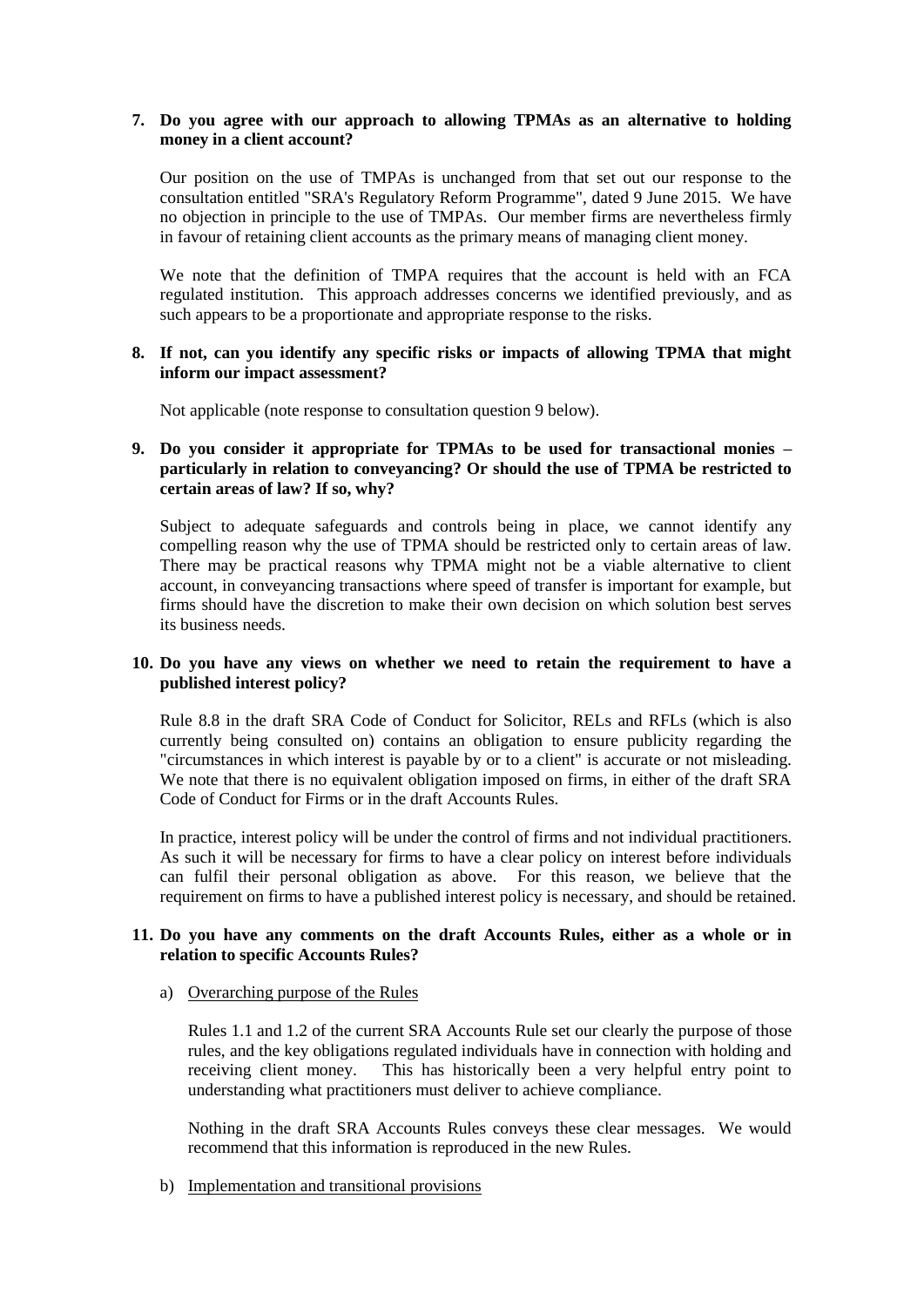Consideration must be given to minimise the impact of any changes on firms, and allow for a smooth transaction from the current SRA Accounts Rule to the new regime.

If the definition of client money as set out in draft Rule 2.1 is implemented, relief must be given for amounts currently held as client money under the old Rules which is no longer client money as defined by the new Rules. The new Rules should allow for this money to remain in client account until the purpose for which it is held is exhausted, or specify a reasonable timeframe within which the funds should be moved before any breach arises.

To minimise the impact of the changes on business operations, we would suggest that firms be given discretion to decide when they transition from the old to the new Accounts Rules. The choice would be between the date the new Rules come into force or at a date which coincides with the firm's next financial year end.

#### c) Rule 1: Application section

Rule 6.1 of the current SRA Accounts Rules extended the Principals' responsibility for compliance with the Rules to the COFA of the firm (whether a manager or nonmanager). Rule 1.2 of the draft Accounts Rules contains the same provision.

This is out with the statutory responsibilities of the COFA (HOFA) contained in s.92 of the Legal Services Act; the post holder "must take all reasonable steps to ensure compliance", but is not responsible for compliance per-se. This extension of the COFA's role gold plates the legislation, and the opportunity should be taken to remove this unnecessary regulatory burden on the post holder, if the COFA role is retained.

#### d) Rule 2: Client money

We agree with the concept expressed in Rule 2.3 of the Draft Accounts Rules, which we assume to mean that client money should be available to be paid at the direction of the client, but can see a problem. Modern AML and sanctions regulation means that no bank or law firm can necessarily make money available "on demand" to a client. As the draft rule currently stands each firm will therefore need to enter written agreements with clients for every client account transaction explaining the position, pursuant to draft rule 2.1(b), which will not benefit clients or firms.

The rule would be better phrased as "You ensure that client money is held in an account from which money can be withdrawn without notice unless you agree an alternative arrangement in writing with your client, or third party for whom the money is held".

#### e) Rule 6.1: Duty to correct breaches upon discovery

Rule 7.2 of the current SRA Accounts Rules make clears it that it is the person causing the breach and the principals of a firm who have a duty to correct it. Rule 6.1 of the draft Accounts Rules simply refers to "you" as having responsibility for correcting any breach. Read in conjunction with draft Rule 1.1, it is not clear as to who has this obligation. It could be interpreted to be an obligation of any and all employees, whether or not they were personally responsible for the breach and, by virtue of draft Rule 1.2, it is also possible that this obligation could extend to the COFA.

Draft Rule 6.1 should expressly state that it is the principals of the firm, and the person responsible for the breach, who are personally responsible for correcting it, and no one else.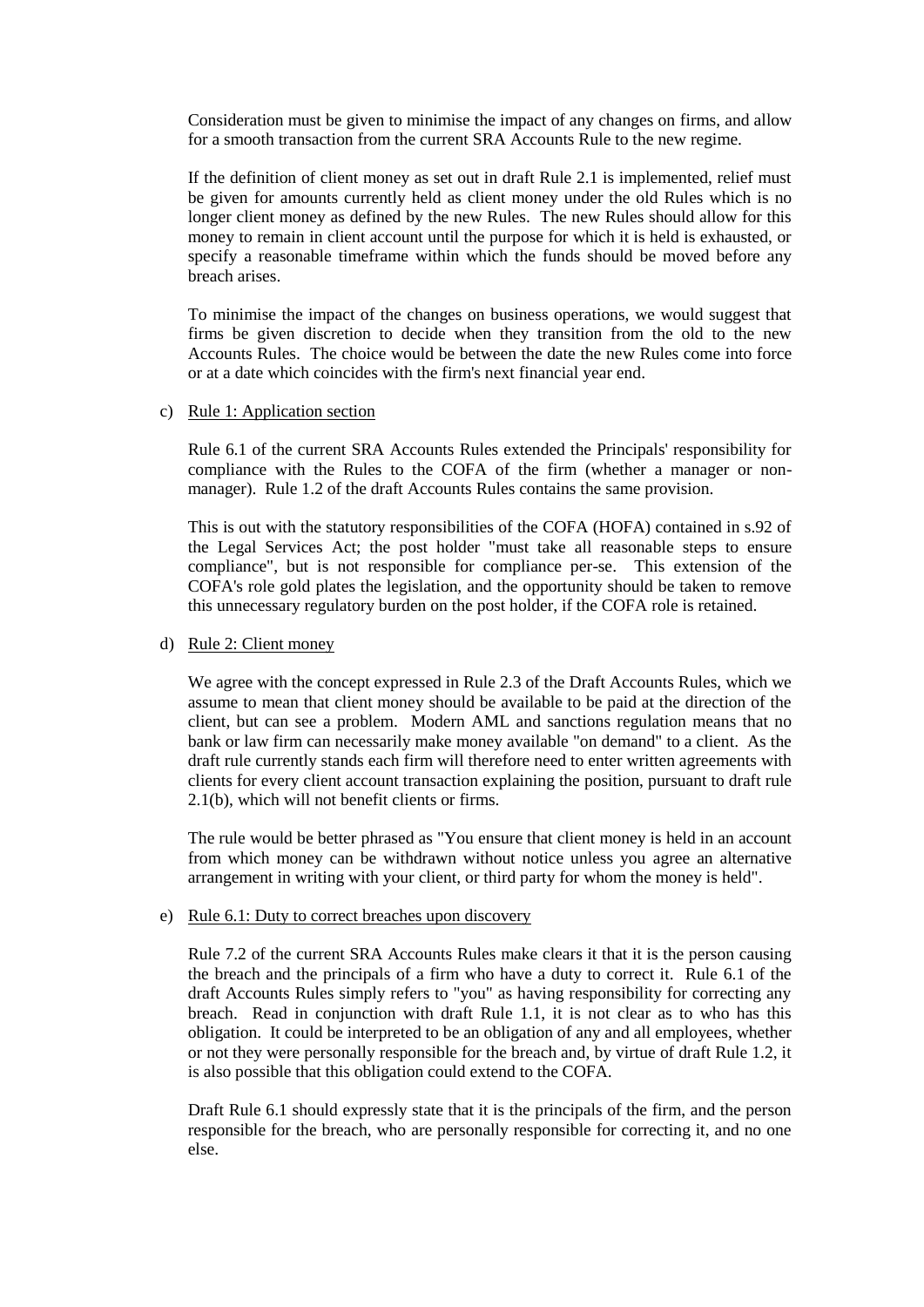#### f) Rule 8.1: Client accounting systems and controls

As currently drafted, Rule 8.1 of the draft Accounts Rules does not specifically oblige firms to record client and office transactions separately on the client or office side of the client ledger account respectively. We would suggest the following amendments to the drafting of this rule:

- 8.1 keep and maintain accurate, contemporaneous and chronological records to:-
	- (a) provide details of all money received and paid from all client accounts and show a running balance of all money held in those accounts;
	- (b) record in client ledger accounts identified by the client name and an appropriate description of the matter to which they relate:
		- i. all receipts and payments which are client money on the client side of the client ledger account;
		- ii. all receipts and payments which are not client money and bills of costs including transactions through your *firm*'s business accounts on the office side of the client ledger account;
	- (c) provide a client account cashbook showing a running total of all client funds.

#### g) Rule 9: Operation of Joint accounts & Rule 10: Operation of a Client's own account

We note that the draft Rules incorporates an obligation to reconcile joint accounts and client's own accounts "at least every 5 weeks". Rules 9 and 10 of the Current Accounts Rules do not contain equivalent obligations. We have no objection to this change in principle, but the consultation does not explain the harm to clients or to client money arising from operation of the current rules which justifies the administrative burden arising from these new obligations.

h) Rule 11: Third Party Managed Accounts

We are concerned with the drafting of this Rule. Clients have always been able to establish escrow accounts with third parties to deal with transaction payments where that suits the parties. Firms may often be involved in the arrangements, for example advising the client on the terms and helping to set them up, but that should not of itself bring the SRA Accounts Rules into play.

The drafting should be clarified to make it clear that the SRA Accounts rules are only applicable where the TPMA is in the name of the law firm, and the law firm has operational or management control over the TPMA.

#### i) Rule 12: Obtaining and delivery of accountants' reports

Rule 35 of the current SRA Accounts Rules sets out the rights and duties of the reporting accountant which must be included in the post holder's letter of engagement. These include some important safeguards which have not been reproduced in Rule 12 of the draft SRA Accounts Rules.

As a minimum, we would recommend that accountants are given an express obligation to notify the SRA if they qualify a report. We would expect all CLLS member firms to comply with the obligation to deliver a qualified report to the SRA, but failing to impose any form of obligation on accountants removes a very simple and effective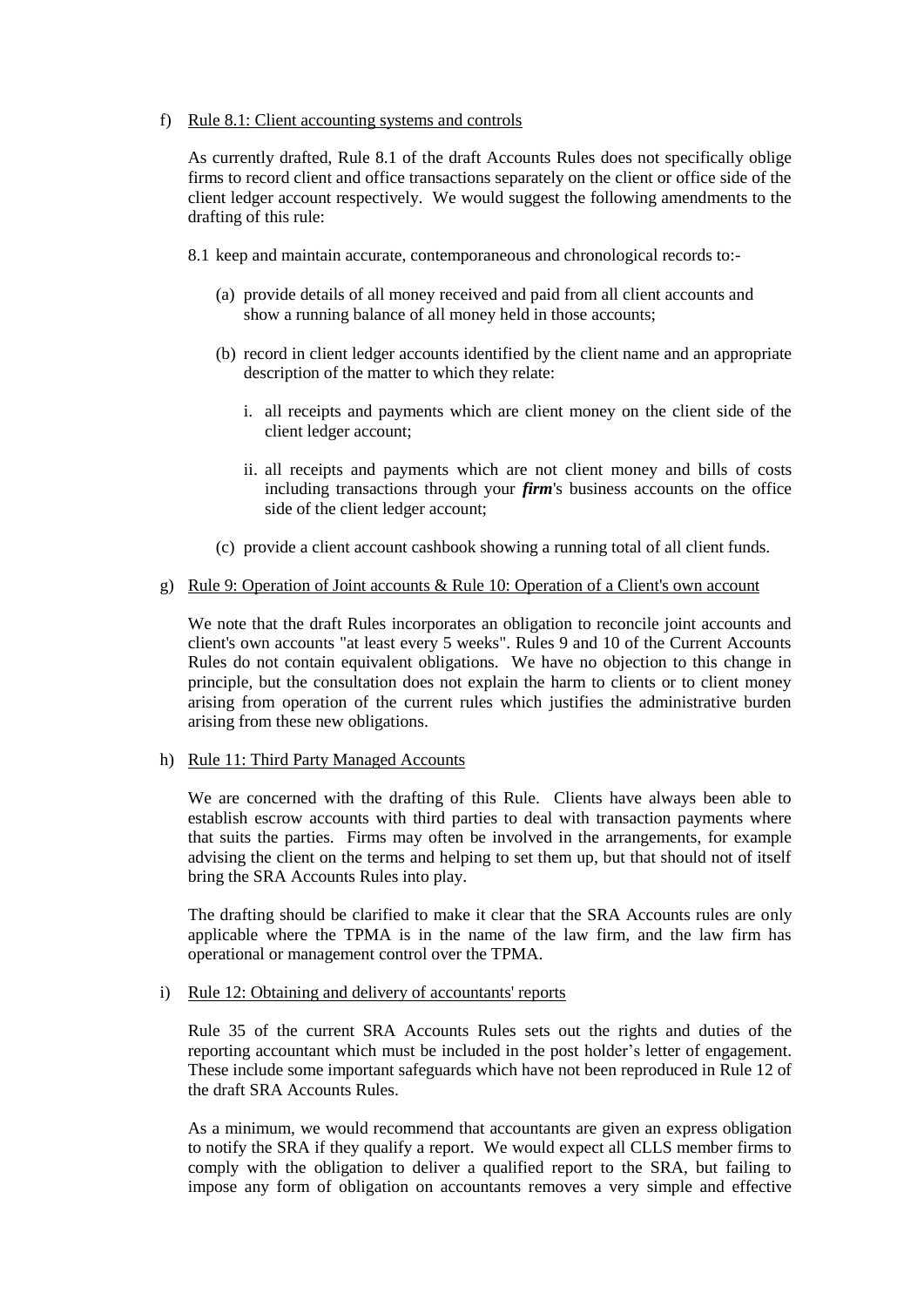check. Without this control, the SRA may not know that a firm is in breach of the Accounts Rules or the requirement to deliver a report until it is required to intervene in that firm for some other reason.

## j) Rules 5.1(c), 12.8 and 12.10

These draft Rules give the SRA the power to regulate via the back door without proper consultation and scrutiny. Each enables the SRA to prescribe detailed rules or circumstances with what appears to be the sole objective of keeping the Accounts Rules short, rather than assisting either clients or firms with clarity or a reduced regulatory burden.

If a matter needs to be dealt with it should be addressed within the Accounts Rules themselves. For example, provisions dealing with small residual balances, informing clients of the amount of client money still held and the reason for retention, terms with accountants and the form of accountants' reports should all be properly drafted, consulted on and included in the Accounts Rules.

# **12. Are there other areas relating to the Accounts Rules that should be included in the toolkit for firms through guidance or case studies? If yes, please provide further details.**

Whilst recognising that guidance and case studies can be of value, on balance, we are not in favour of the SRA developing guidance or case studies in this particular context, which we see as additional regulation "by the back door".

It is important that the Accounts Rules are self-contained, and in themselves competent to address the risks associated with handling client money. If the SRA harbours concerns that they cannot achieve this objective without the support of guidance and case studies, then the rationale for this review is brought into question, and the Accounts Rules need to be expanded sufficiently to resolve these concerns and fulfil its stated purpose. There is also a danger that issuing such guidance and/or case studies would have the practical effect of making the new Accounts Rules "long, confusing and complicated" which would defeat the SRA's stated aim of attempting to simplify it in the first place.

If the SRA does produce guidance or case studies, we think it should consult on these, whether formally or informally with stakeholder groups, before they are issued.

# **13. Do you agree with our assessment of the consumer impacts in Annex 1.4? Do you have any information to inform our understanding of these risks further?**

The majority of CLLS member firms' clients will not be able to avail themselves of the alternative protections or redress referred to in your consumer protection analysis. They will not have access to Legal Ombudsman, the Compensation Fund or want to pay with credit card, and the amounts held may exceed the relevant limits of protection these offer by an order of magnitude.

#### **14. Is there any information, data or evidence that you can provide or direct us towards that will assist us in finalising our impact assessment?**

No.